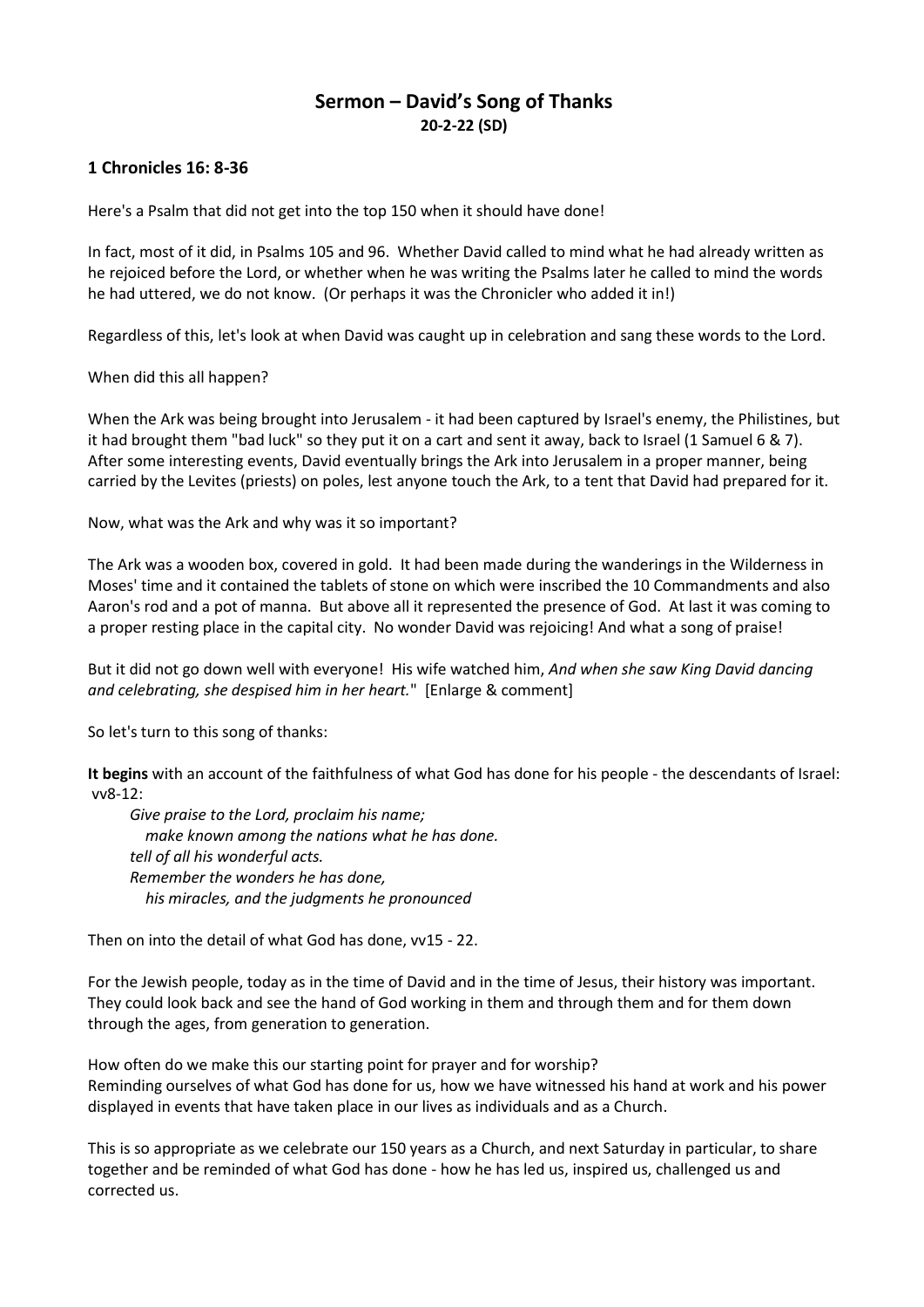I have had the privilege on a couple of occasions of being one of the Church Representatives when choosing a new Vicar. The first time when Keith and I met Vince for interview - I will tell you now that initially we did not feel that he "ticked all the boxes" for the person we were looking for, but by the end of the evening I heard/thought/felt very strongly the Lord saying, "This is the man." (A bit like Samuel when he anointed David as king!) And again, when Biddy & I first met Simon, for a lunch "outside of the parish" in Wrotham, something within me said, "Yes".

God has been good and faithful, and has led us forward as a Church.

There is also the Ignatian practice of *Examen* in prayer. When at the end of the day we pause to look back over the day as see where God has been leading us, what he has done for us, how he has helped us. And to give thanks.

Does anyone remember the Argus posters that were produced in the 1970s? I had one that had a beautiful picture of forests and hills and on it were the words of Ralph Waldo Emerson:

*"All I have seen teaches me to trust the creator for all I have not seen."*

There's a thought to carry with us.

## **And so, David's Song of Thanksgiving moves on in verses 23 - 36 to focus on God himself.**

When we consider what God has done, it makes us realise something more about who God is and what he is like. We then find that we cannot but sing out in adoration: "You are an amazing God!!"

Look at some of the language that David uses:

*great is the Lord and most worthy of praise Splendour and majesty are before him; strength and joy are in his dwelling-place Worship the Lord in the splendour of his holiness Tremble before him, all the earth!*

How often do we pause and just wonder, adore and praise? I find that when I get a glimpse of the nature of God that I run out of words and just want to revel in his glory!

*Let the heavens rejoice, let the earth be glad; let them say among the nations, 'The Lord reigns!' Let the sea resound, and all that is in it; let the fields be jubilant, and everything in them! Let the trees of the forest sing, let them sing for joy before the Lord, for he comes to judge the earth. Give thanks to the Lord, for he is good; his love endures for ever.*

It is no wonder that, as David came to the end of this great song, the people responded with a great "Amen! Hallelujah! Praise the Lord!"

Herein is a lesson for us, in our private prayers, and in our worship - All too often when we pray, we come with a "shopping list", of what we want God to do, either for us or for other people and situations.